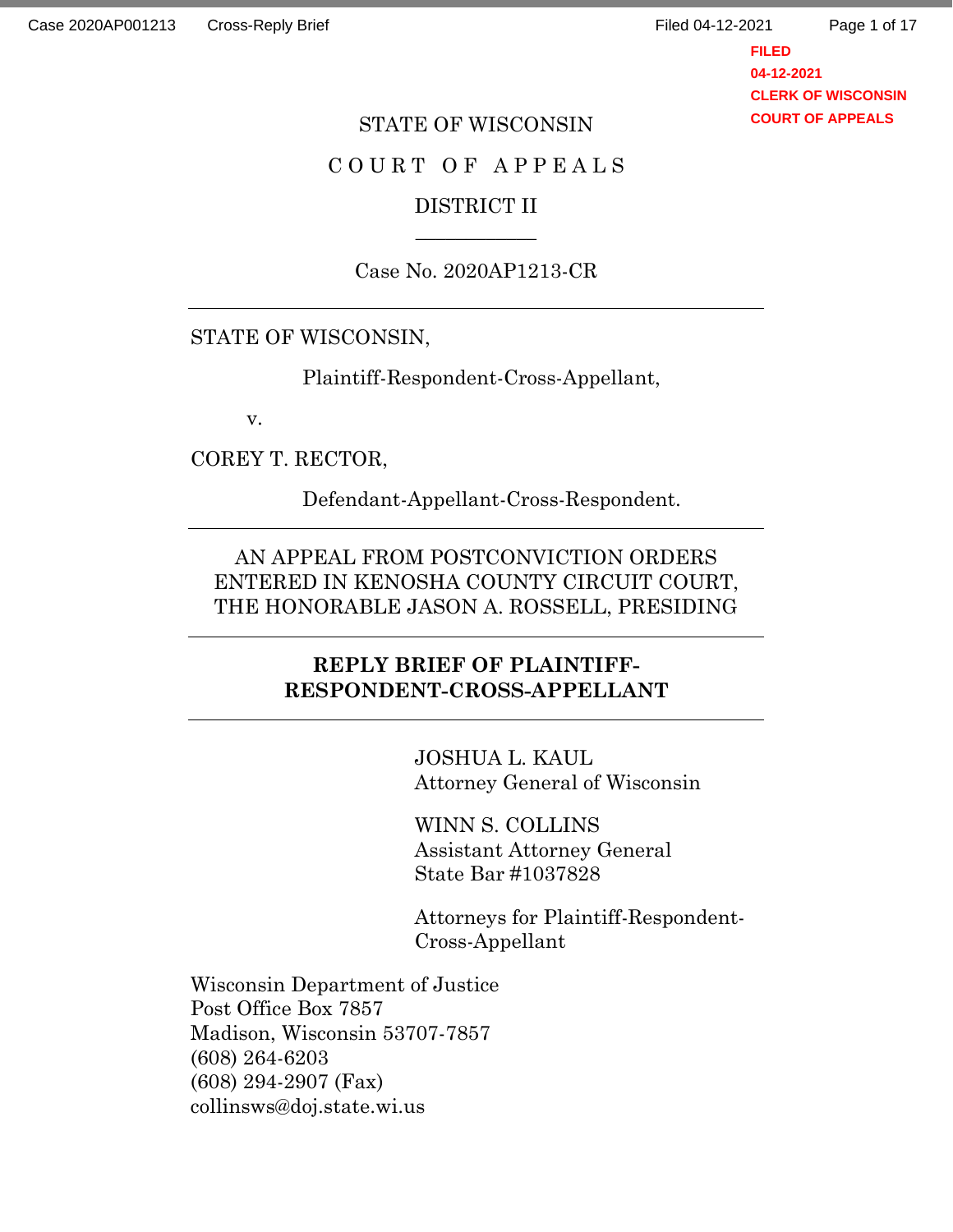# **TABLE OF CONTENTS**

| Page                                                                                                                                                                |
|---------------------------------------------------------------------------------------------------------------------------------------------------------------------|
| ARGUMENT                                                                                                                                                            |
| This Court should reverse the circuit<br>court's postconviction order that denied<br>sex offender reporting and<br>lifetime<br>remand with instruction to amend the |
| This Court should apply statutory<br>A.<br>interpretation principles<br>in<br>alignment with precedent<br>to<br>interpret the statutory phrase "2 or                |
| This Court should abide by<br>1.<br>Wittrock that concluded<br>"separate occasions" was<br>ambiguous and then resolved<br>that ambiguity as to its                  |
| This Court should conclude<br>2.<br>that <i>Wittrock</i> and <i>Hopkins</i> are<br>instructive and a DOC report<br>is determinative of legislative                  |
| The <i>Wittrock</i> and<br>a.<br><i>Hopkins</i> precedent<br>provide an instructive<br>framework for<br>$_{\rm this}$                                               |
| A DOC report in the<br>$\mathbf{b}$ .<br>legislative drafting file<br>determinative of<br>is<br>legislative intent and                                              |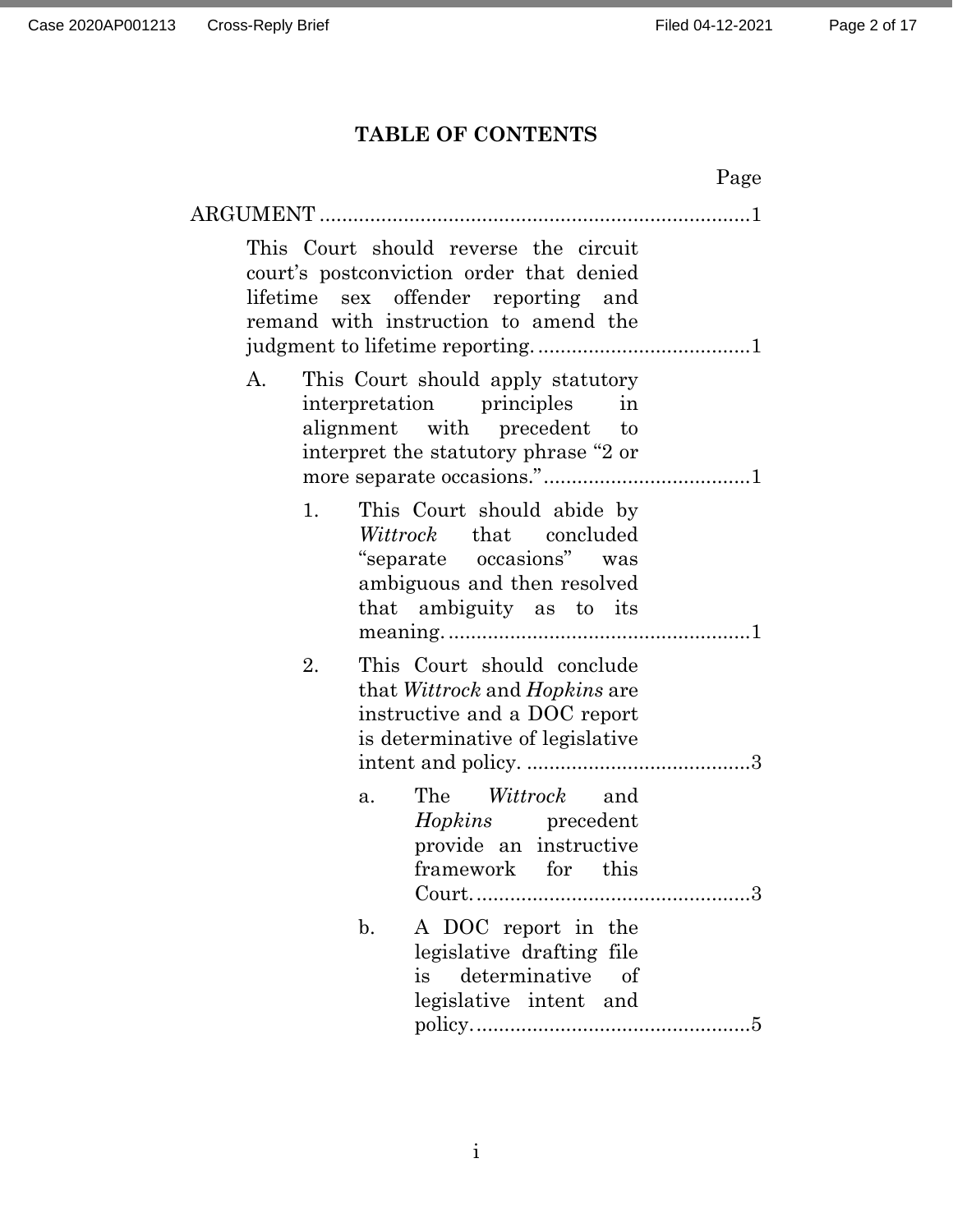# Page

|             | 3.<br>This Court should interpret<br>the statutory phrase "2 or<br>more separate occasions"<br>reasonably to avoid absurd or                 |
|-------------|----------------------------------------------------------------------------------------------------------------------------------------------|
|             | This Court should abide by<br>4.<br>statutory interpretation                                                                                 |
| <b>B.</b>   | This Court should interpret "2 or<br>more separate occasions" to mean<br>two or more convictions for a<br>qualifying sex offense with each   |
| $C_{\cdot}$ | This Court should conclude the<br>circuit court erred when it imposed<br>only 15 years of reporting and<br>declined to amend the judgment to |
|             |                                                                                                                                              |

# **TABLE OF AUTHORITIES**

# **Cases**

| Schill v. Wisconsin Rapids Sch. Dist.,                                                                |
|-------------------------------------------------------------------------------------------------------|
| Sisson v. Hansen Storage Co.,<br>2008 WI App 111, 313 Wis. 2d 411, 756 N.W.2d 667 2                   |
| State ex rel. Kalal v. Cir. Ct. for Dane Cty.,<br>2004 WI 58, 271 Wis. 2d 633, 681 N.W.2d 110 6, 8, 9 |
| State ex rel. Kaminski v. Schwarz,                                                                    |
| State ex rel. McCaffrey v. Shanks,                                                                    |
| State v. Bollig,                                                                                      |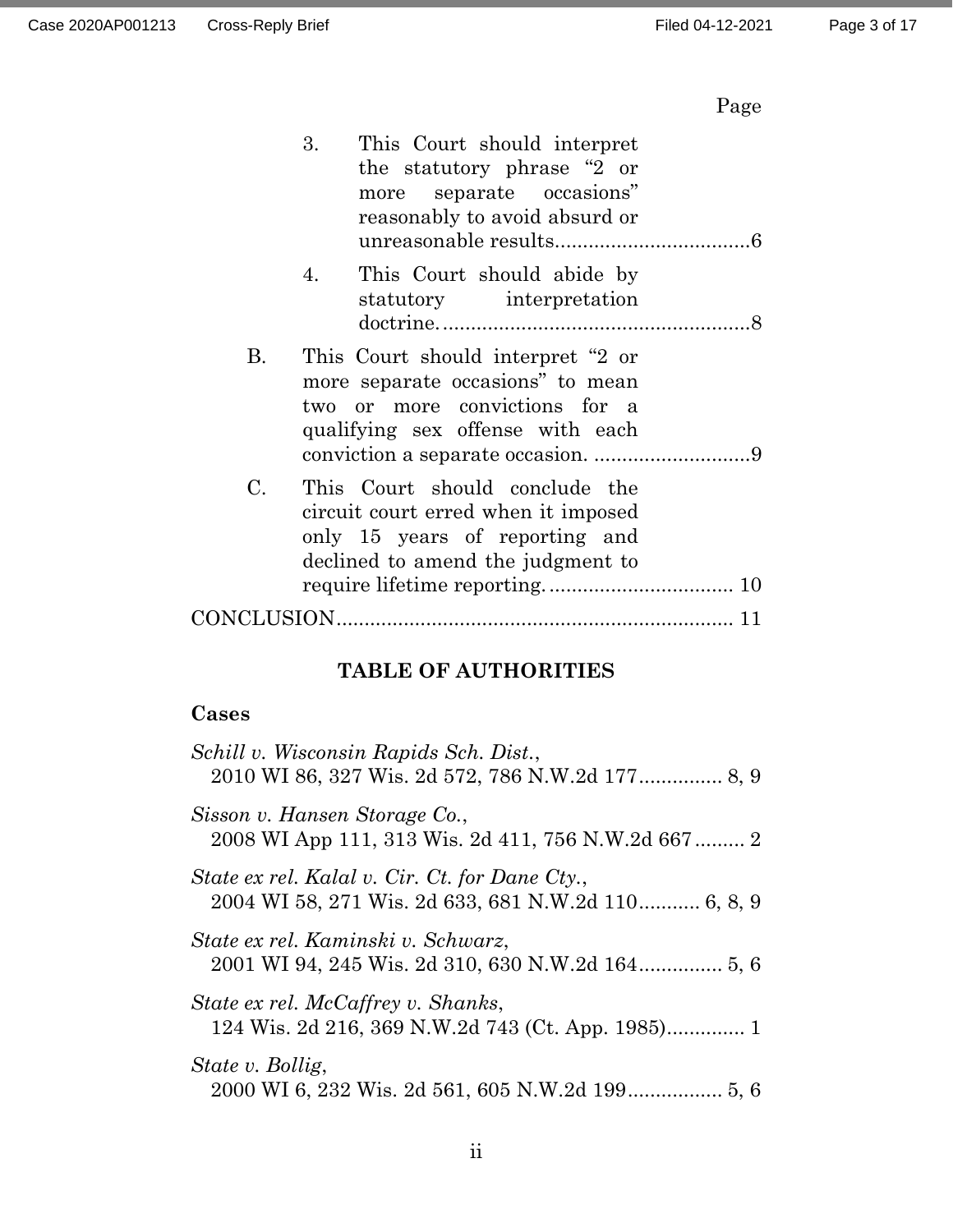| Page                                                                                 |
|--------------------------------------------------------------------------------------|
| State v. Chu,<br>2002 WI App 98, 253 Wis. 2d 666, 643 N.W.2d 878 10                  |
| State v. Hopkins,<br>168 Wis. 2d 802, 484 N.W.2d 549 (1992)  3, 4, 6, 9, 10          |
| State v. Matasek,<br>2014 WI 27, 353 Wis. 2d 601, 846 N.W.2d 811 8                   |
| State v. Mechtel,                                                                    |
| State v. Nash,                                                                       |
| State v. Pettit,<br>171 Wis. 2d 627, 492 N.W.2d 633 (Ct. App. 1992) 9, 10            |
| State v. Roberson,<br>2019 WI 102, 389 Wis. 2d 190, 935 N.W.2d 813 7                 |
| State v. Wittrock,                                                                   |
| <i>Victory Fireworks, Inc.,</i>                                                      |
| Winkelman v. Kraft Foods, Inc.,<br>2005 WI App 25, 279 Wis. 2d 335, 693 N.W.2d 756 1 |
| <b>Statutes</b>                                                                      |
|                                                                                      |
|                                                                                      |
|                                                                                      |
|                                                                                      |
|                                                                                      |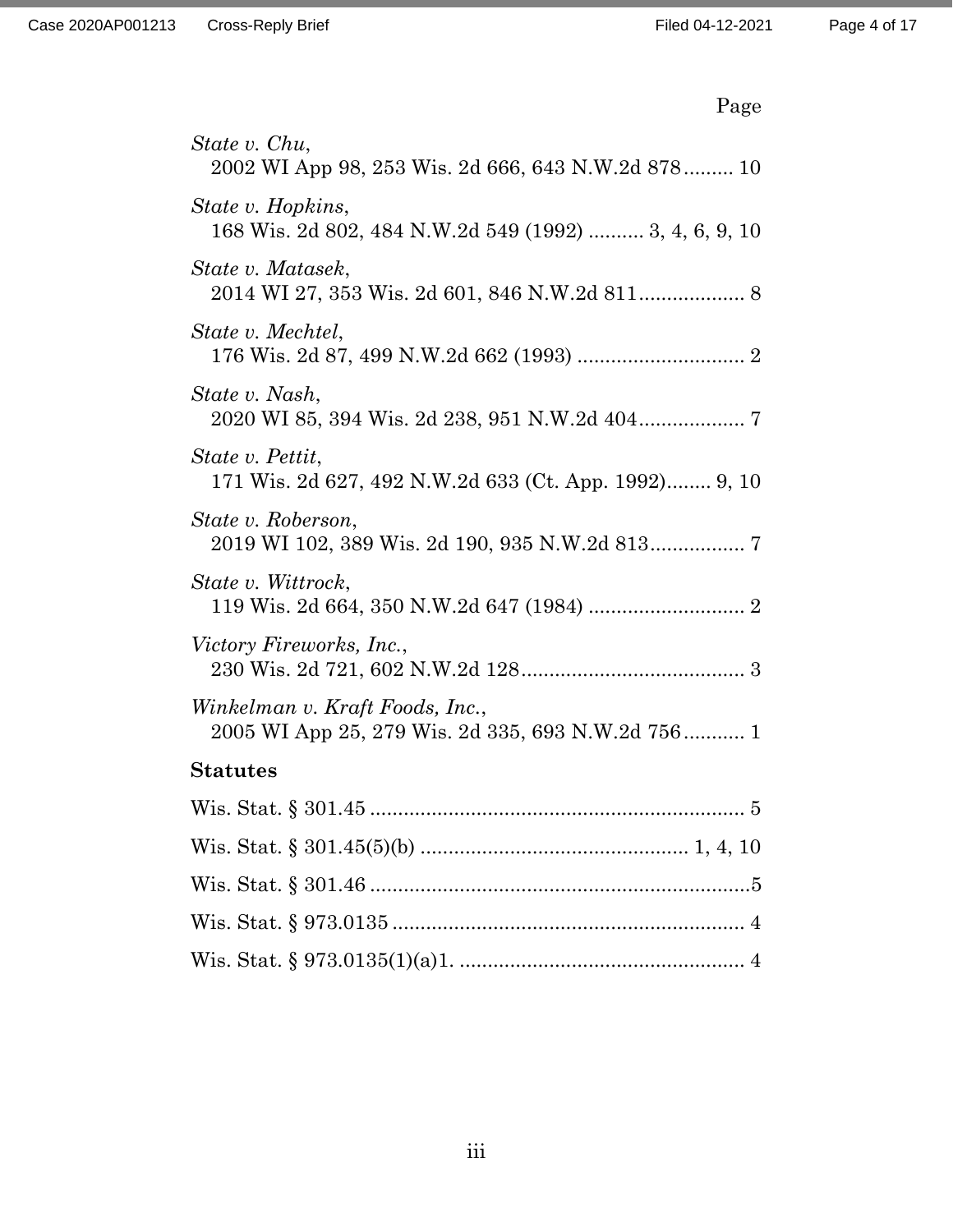Page

#### **Other Authorities**

Wis. Dep't of Corr., *Sex Offender Community Notification: Proposed Program Components* (Dec. 15, 1994) (available in drafting file for 1995 Wis. Act 440, Wis. Legis. Reference Bureau, Madison, Wis.).................................................................. 5, 6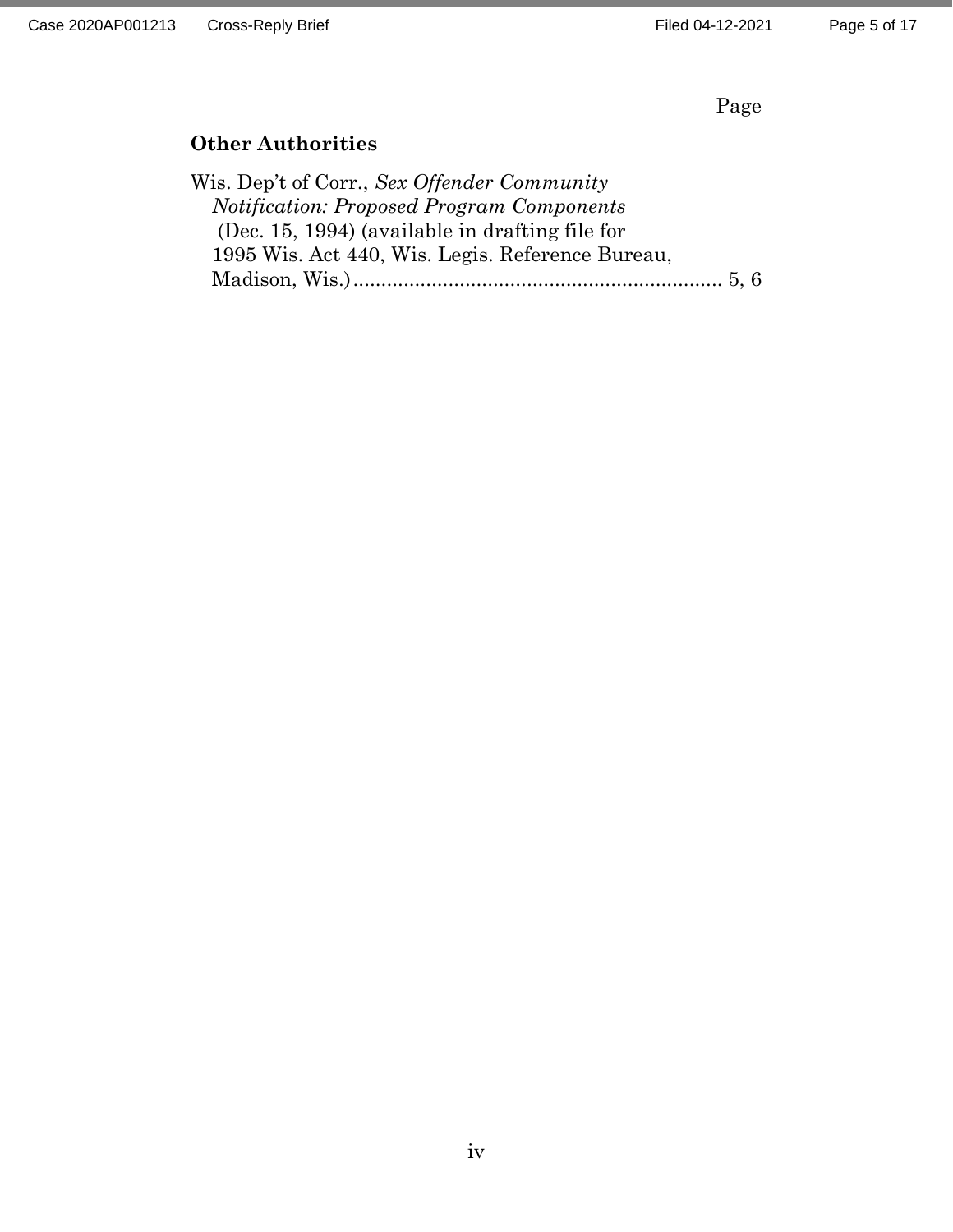#### **ARGUMENT<sup>1</sup>**

**This Court should reverse the circuit court's postconviction order that denied lifetime sex offender reporting and remand with instruction to amend the judgment to lifetime reporting.**

**A. This Court should apply statutory interpretation principles in alignment with precedent to interpret the statutory phrase "2 or more separate occasions."**

The State explained that interpreting "2 or more separate occasion" in Wis. Stat.  $\S 301.45(5)(b)$  to mean two or more convictions aligns with statutory interpretation principles. (State's Br. 10–16.) Rector in response presents four reasons against such an interpretation. (Rector's Br. 1– 19.) But Rector's argument conflicts with long-standing statutory interpretation principles. Here, the State returns to these well-established principles and binding precedent to address each of Rector's four claims.

> **1. This Court should abide by** *Wittrock* **that concluded "separate occasions" was ambiguous and then resolved that ambiguity as to its meaning.**

This Court is "bound by the precedents established by the supreme court of this state, even if [it] disagree[s] with a particular precedent." *State ex rel. McCaffrey v. Shanks*, 124 Wis. 2d 216, 221, 369 N.W.2d 743 (Ct. App. 1985). In contrast, this Court isn't bound by decisions from other states. *Winkelman v. Kraft Foods, Inc.*, 2005 WI App 25, ¶ 29, 279 Wis. 2d 335, 693 N.W.2d 756. This Court also isn't bound by

<sup>1</sup> This argument pertains only to the single issue of the crossappeal: whether the circuit court erred when it failed to order lifetime registration.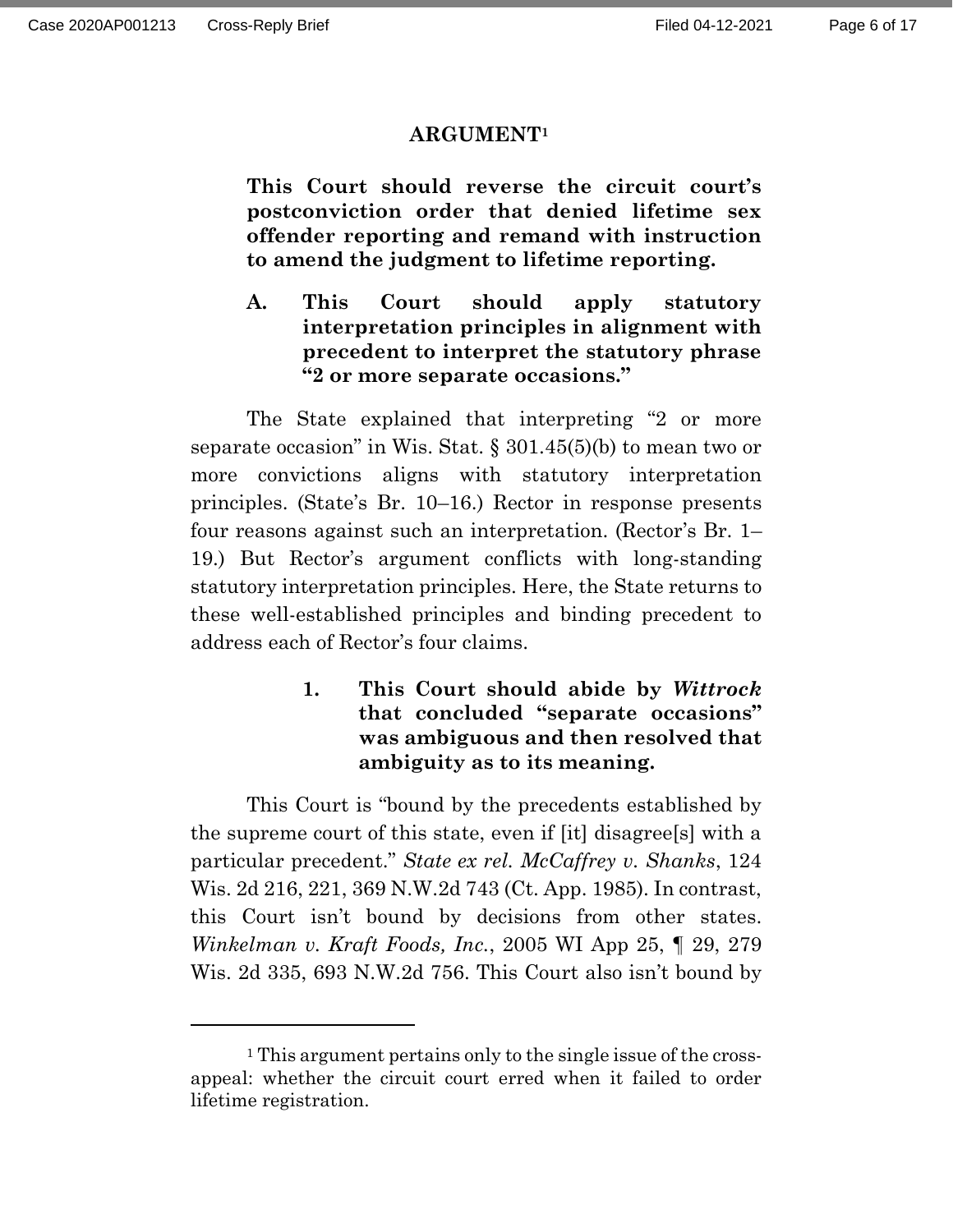decisions from the federal courts of appeals or district courts. *State v. Mechtel*, 176 Wis. 2d 87, 94–95, 499 N.W.2d 662 (1993).

Reviewing the use of the phrase "separate occasions" in the habitual criminality statute, the supreme court concluded that "the term 'occasion' may be interpreted in two different ways by well-informed persons." *State v. Wittrock*, 119 Wis. 2d 664, 671, 350 N.W.2d 647 (1984). The court "conclude[d] that an ambiguity exists within the statute" because "occasion" is a statutorily undefined term that may be interpreted multiple ways, including the occasion of committing a crime or the occasion of conviction. *Id*. at 670–71.

Rector's plain language argument is fundamentally flawed because it squarely conflicts with *Wittrock*'s conclusion that the term "occasion" is ambiguous. Rector asserts that "the concept of something occurring 'on 2 or more separate occasions' is not mysterious: it has a plain and universallyunderstood meaning." (Rector's Br. 6.) He claims that "'[s]eparate' and 'occasion' are not obscure terms; everyone knows what they mean." (Rector's Br. 3.) But he cannot reconcile that assertion with *Wittrock's* conclusion.

Rector avoids any citation to *Wittrock* in this section of his brief. Not surprisingly, as it cannot be reconciled with his incorrect assertion that "separate occasions" has a plain and universally understood meaning. (Rector's Br. 2–7 (section B).) Instead, he cites to literature from foreign authors and nonbinding federal decisions and opinions from other states.<sup>2</sup> Notably absent from Rector's argument is any recognition that *Wittrock* already concluded "occasion" is ambiguous.

<sup>2</sup> This Court may take judicial notice that Bram Stoker was an Irish author and P.G. Wodehouse was an English author. *See Sisson v. Hansen Storage Co.*, 2008 WI App 111, ¶ 11, 313 Wis. 2d 411, 756 N.W.2d 667 (judicial notice).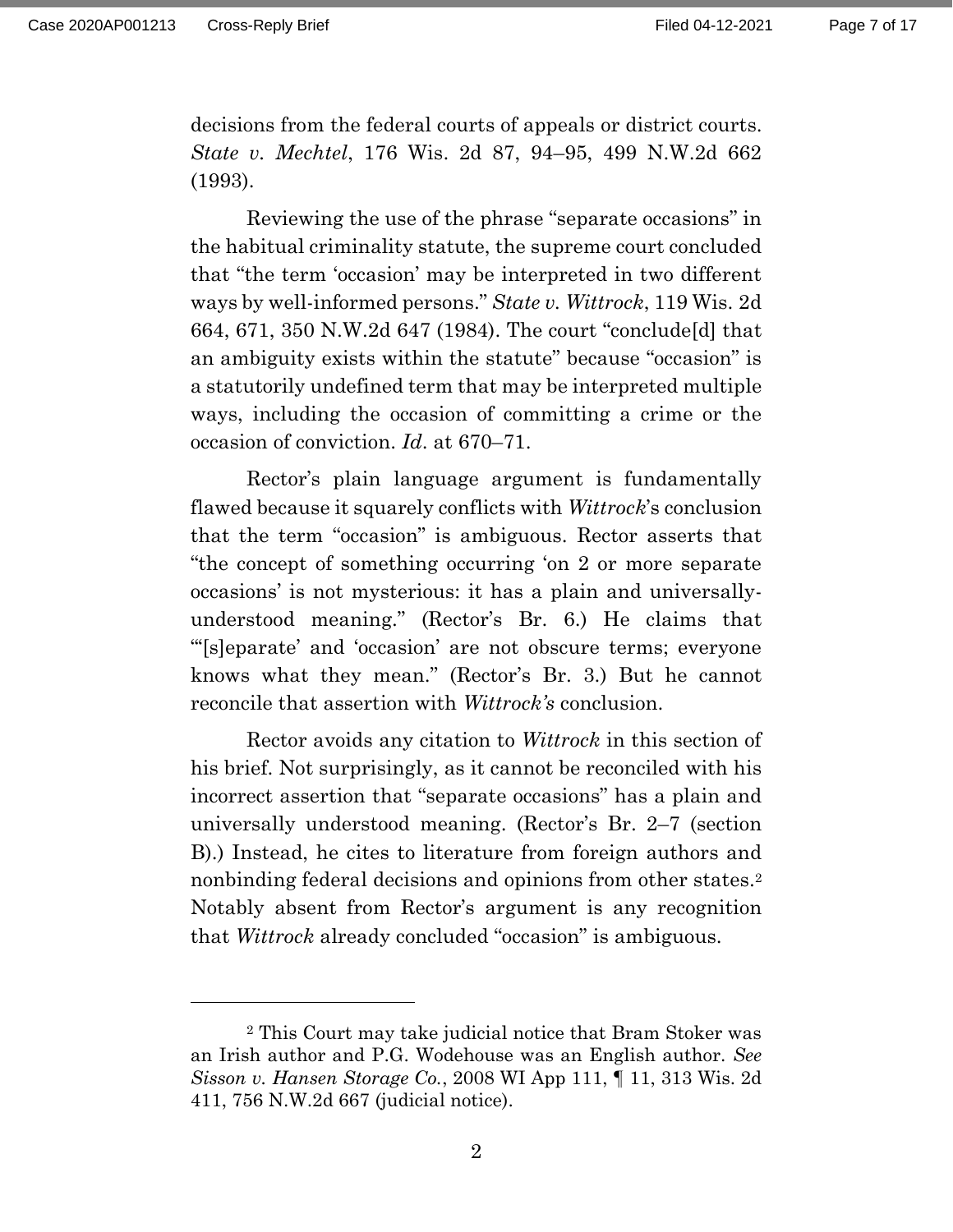This Court should abide by the *Wittrock* precedent where the supreme court concluded the term "separate occasions" was ambiguous and then resolved that ambiguity. Such an approach aligns with *State v. Hopkins* that again reviewed the term and its meaning in the habitual criminality statute. *See generally State v. Hopkins,* 168 Wis. 2d 802, 807– 08, 484 N.W.2d 549 (1992) (embracing the *Wittrock* analysis). *Hopkins* resolved that "separate occasions" means separate convictions, regardless of when the crimes were committed. 168 Wis. 2d at 810.

- **2. This Court should conclude that**  *Wittrock* **and** *Hopkins* **are instructive and a DOC report is determinative of legislative intent and policy.**
	- **a. The** *Wittrock* **and** *Hopkins* **precedent provide an instructive framework for this Court.**

The significance to *Wittrock* and *Hopkins* is heightened here because this Court presumes the legislature acts with knowledge of existing statutes and court interpretations of the statutes. (State' Br. 14 (citing *Victory Fireworks, Inc.*, 230 Wis. 2d 721, 602 N.W.2d 128).) The *Hopkins* and *Wittrock* courts had already interpreted the phrase "separate occasions" before the legislature added that phrase to the sex offender reporting statute in 1996. (State' Br. 14.) This Court should follow the statutory construction principle it stated in *Victory Fireworks, Inc.*, and assume the Legislature intended the phrase to be interpreted the same way it was in *Hopkins* and *Wittrock*.

Rector is dismissive of this doctrinal principle, as he argues "it is merely that: a presumption." (Rector' Br. 16.) He doesn't explain how he overcomes the presumption beyond generally re-endorsing his flawed argument as to the meaning of the phrase that ignores the *Wittrock* precedent. (Rector's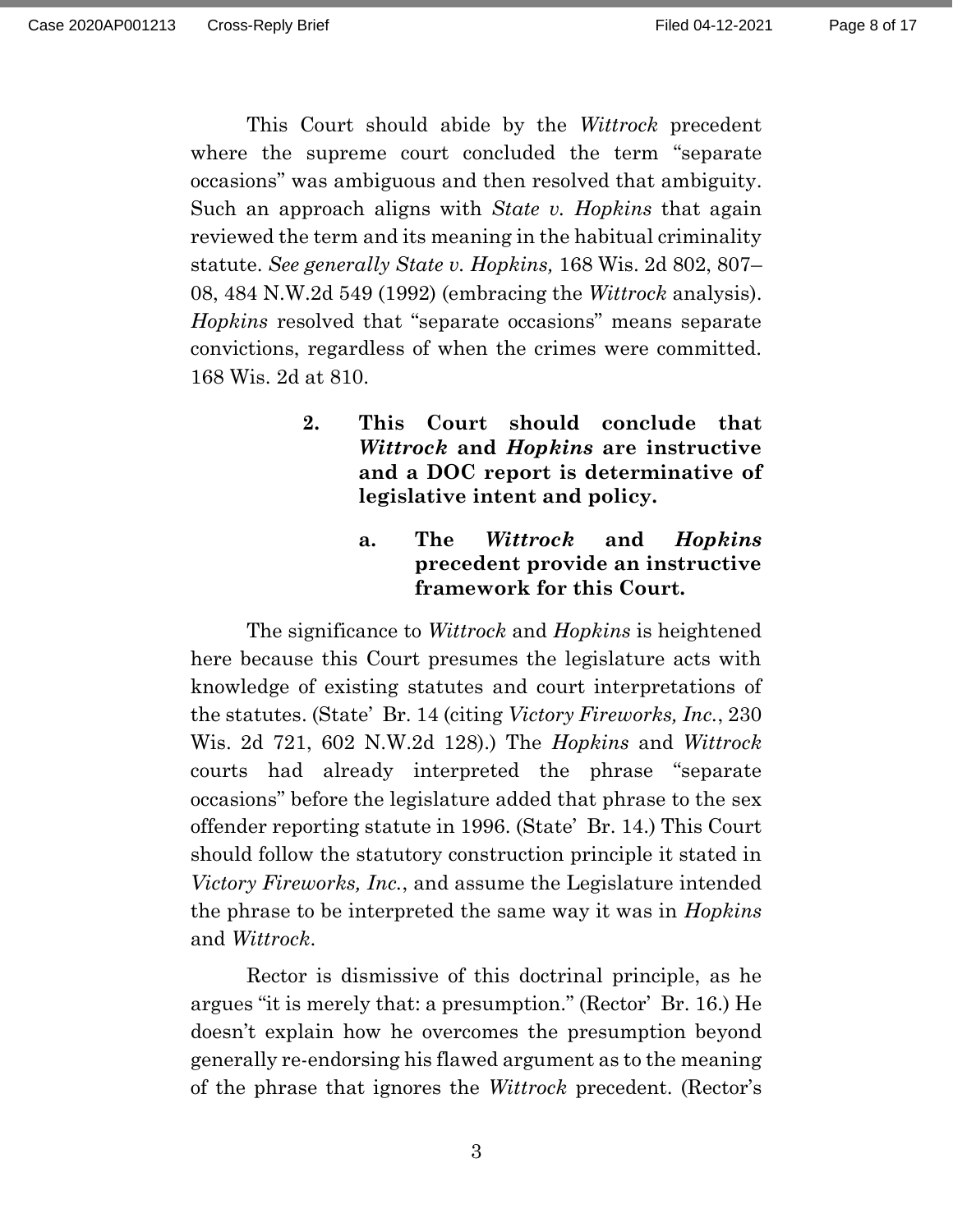Br. 16.) Rector's only additional argument here cites to 1993 Wis. Act 194, creating Wis. Stat. § 973.0135. But Rector neglects to recognize that this statute involves "one separate occasion" related to "any time *preceding* the serious felony for which he or she is being sentenced." Wis. Stat. § 973.0135(1)(a)1. The use of "preceding" doesn't exist in the sex offender reporting statute in Wis. Stat. § 301.45(5)(b). Rector fails to present a compelling argument for this Court to dismiss this doctrinal presumption.

Rector concedes his "argument is clearly in tension with some of the discussion in *Wittrock* and *Hopkins*." (Rector's Br. 7.) Rather than resolve the tension, Rector suggests this binding supreme court precedent is "in tension with the modern approach to statutory construction." (Rector's Br. 8.) He provides no authority—because there is none—that this Court may ignore binding supreme court precedent because it's old and not part of a "modern approach." (Rector's Br. 8.)

Rector then attempts to distinguish the punitive habitual criminality statute analyzed in *Wittrock* and *Hopkins* from the nonpunitive public protection purpose of the sex offender reporting statute. (Rector Br. 12–13, 18.) In so doing, Rector fails to recognize that *Wittrock* and *Hopkins* present an instructive framework to resolve the statutory interpretation issue before this Court.

This Court should abide by the *Wittrock* and *Hopkins* precedent, which provides a framework for reviewing the meaning of "separate occasions" in the sex offender reporting statute. After the supreme court concluded in *Wittrock* that the term is ambiguous, it articulated in *Hopkins* the lens through which to focus the ambiguous term: "this court's primary purpose in interpreting an ambiguous statute is to determine the legislative intent and the policy behind the statute." *Hopkins,* 168 Wis. 2d at 815. This Court should do the same; it should determine the legislative intent and policy.

4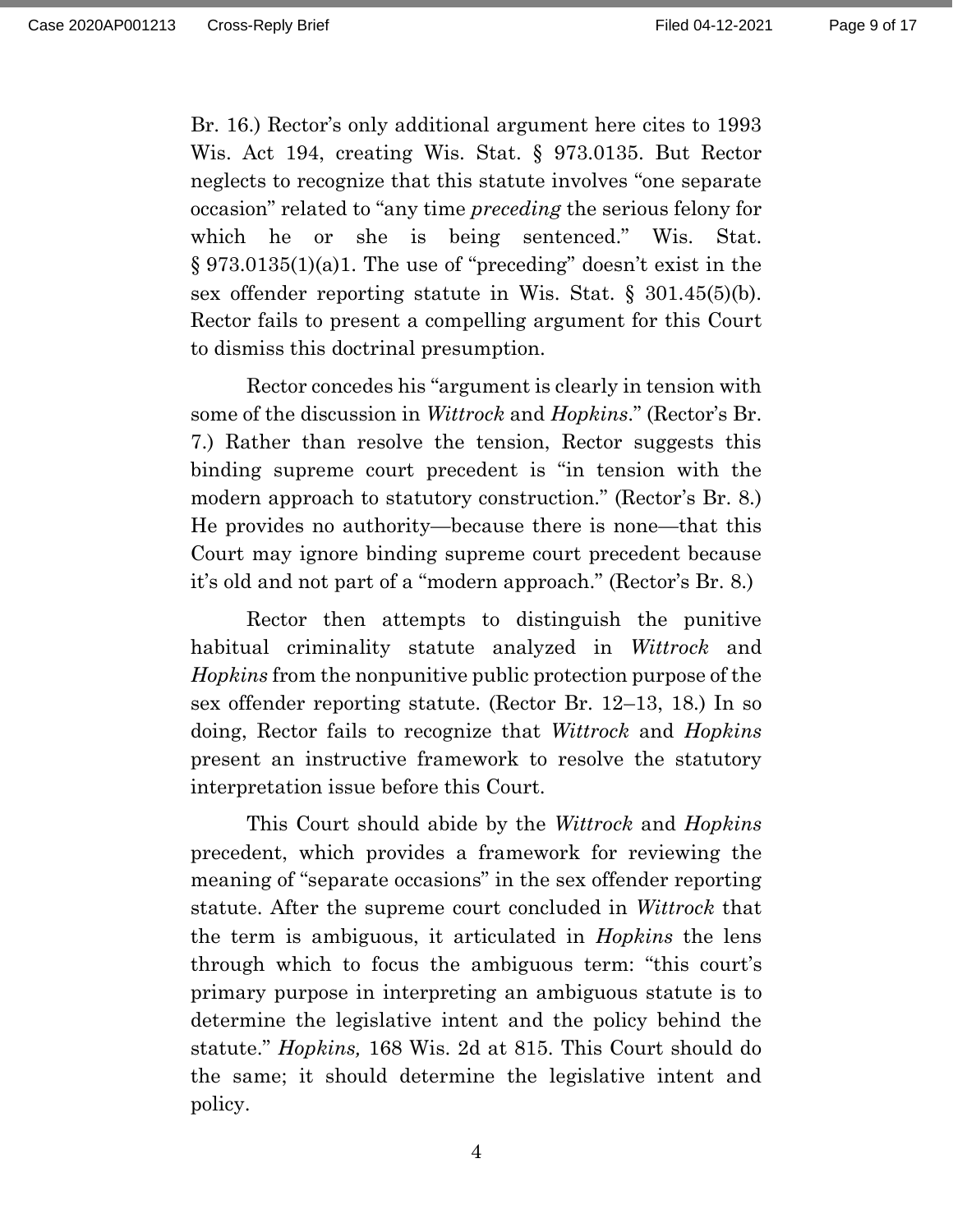## **b. A DOC report in the legislative drafting file is determinative of legislative intent and policy.**

Precedent explains how this Court may determine the legislative intent and policy in the sex offender reporting statute. The supreme court explained that "the legislative intent behind the creation of Wis. Stat. §§ 301.45 and 301.46 can be gleaned from a proposal found in the Legislative Reference Bureau's drafting file for 1995 Wis. Act 440." *State ex rel. Kaminski v. Schwarz*, 2001 WI 94, ¶ 53, 245 Wis. 2d 310, 630 N.W.2d 164. The *Kaminski* court noted that the drafting file includes a DOC report highly determinative of the legislative intent and policy. *Id*. The supreme court has relied on the DOC report on multiple occasions to determine the legislative intent behind Act 440. *Kaminski*, 245 Wis. 2d 310, ¶ 53 (citing *State v. Bollig*, 2000 WI 6, ¶ 22, 232 Wis. 2d 561, 605 N.W.2d 199).

Rector argues that the DOC report offers "almost no guidance." (Rector's Br. 8–9.) But Rector makes a significant error: he conflates a statement in the executive summary with another in the report. He is correct that the executive summary recommends extending "registration requirements for repeat sex offenders (2 or more separate convictions) for life." Wis. Dep't of Corr., *Sex Offender Community Notification: Proposed Program Components* ii (Dec. 15, 1994) (available in drafting file for 1995 Wis. Act 440, Wis. Legis. Reference Bureau, Madison, Wis.). But he fails to recognize the complete recommendation contained within the report several pages later.

The report identifies its intent to "[r]evise the initial timeframe for registration requirements, from the current 15 years" to "lifetime registration requirements for any person convicted, or found not guilty of a mental disease or defect, of two (2) or more sexual offenses - repeat sex offenders." *Id*. at 6. The report identifies that "repeat sex offenders" mean "any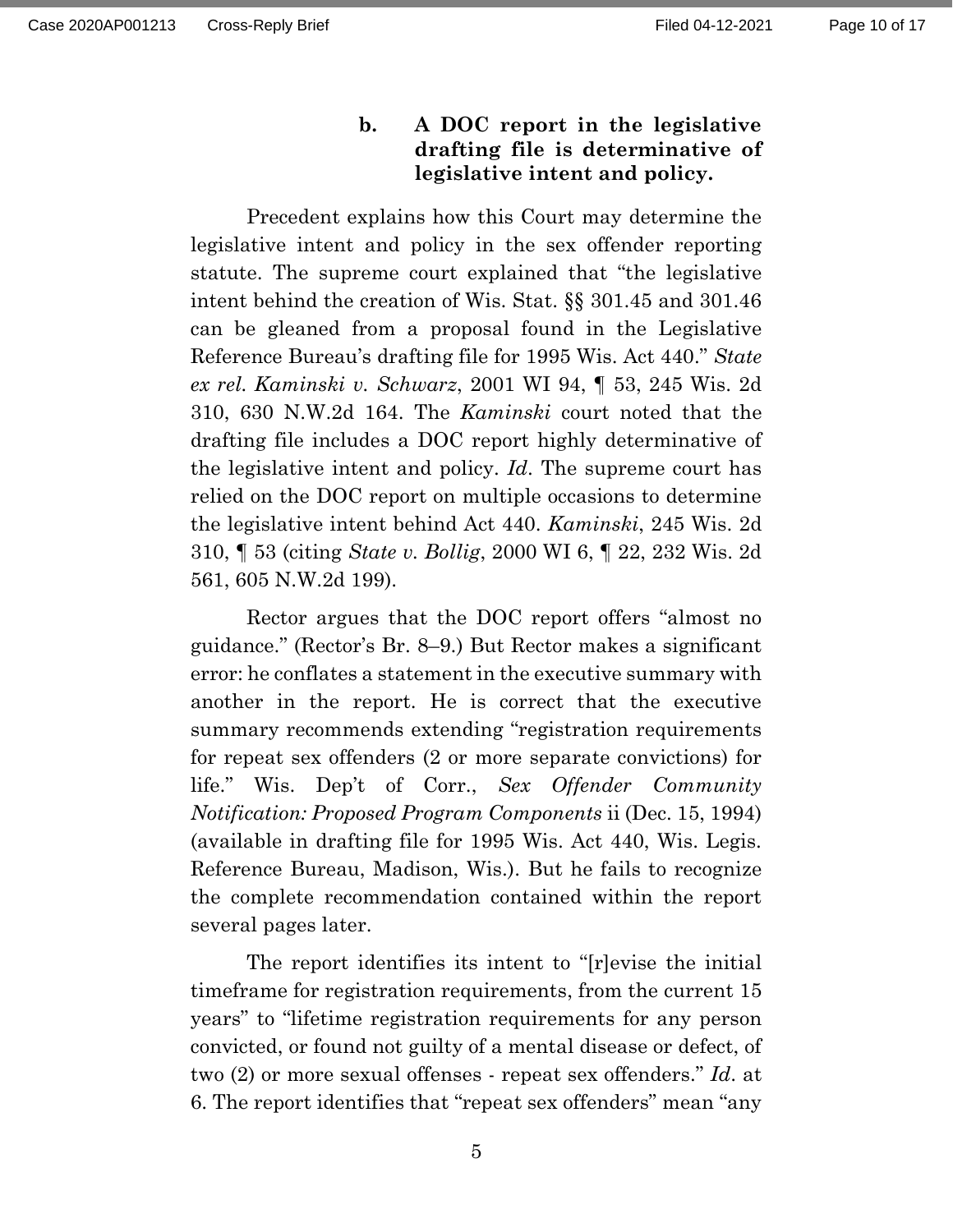person convicted . . . of two (2) or more sexual offenses." *Id*. There is no limitation that the convictions be separated in any manner. It is simply the presence of multiple convictions that distinguishes the person as subject to "lifetime registration requirements." *Id*.

This Court should conclude that the DOC report is instructive as to the legislative intent and policy, as the supreme court precedent of *Kaminski* and *Bollig* has so found. *Kaminski,* 245 Wis. 2d 310, ¶¶ 53–65; *Bollig,* 232 Wis. 2d 561, ¶¶ 22–27. Rector ignores this precedent. He never cites to *Kaminski* and relies on *Bollig* only once to observe the registry is nonpunitive. (Rector's Br. 12.) This Court should abide by the *Kaminski* and *Bollig* precedent and conclude the report is determinative.

> **3. This Court should interpret the statutory phrase "2 or more separate occasions" reasonably to avoid absurd or unreasonable results.**

This Court should interpret the sex offender reporting statute reasonably to avoid absurd results. *See State ex rel. Kalal v. Cir. Ct. for Dane Cty.*, 2004 WI 58, ¶ 46, 271 Wis. 2d 633, 681 N.W.2d 110. It should interpret "separate occasions" in an "equitable way" to avoid "confusion and discrimination among defendants." *Hopkins*, 168 Wis. 2d at 810.

The State explained in its brief-in-chief that it would be absurd for a defendant convicted of five qualifying sex crimes like Rector to face a shorter reporting period than a defendant convicted of two qualifying sex crimes. (State's Br. 15.)

Rector responds by arguing the "state's hypothetical stacks the deck." (Rector's Br. 10.) But Rector ignores that, far from a hypothetical, the State presented an example drawn heavily from the facts in his case. The only notable difference was that Rector accumulated his child pornography on separate occasions on August 13, 14, and 20, 2017 (R. 69:3),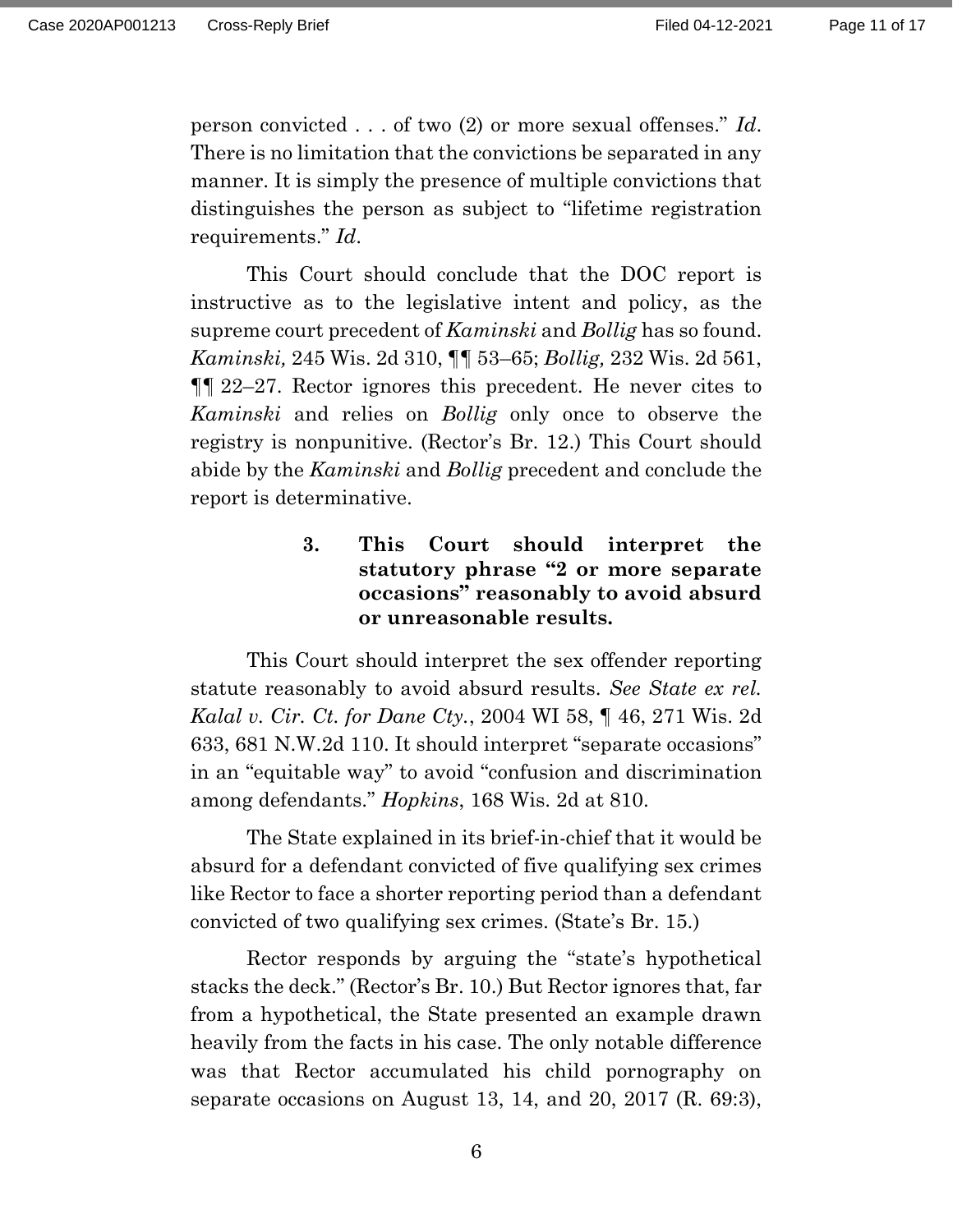whereas the example assumed a single point of collection. (State's Br. 15) Perhaps Rector took issue with the State's other example of a person convicted in two counties, one count in each county, on different dates. But many defendants have criminal convictions in multiple counties. The State used the example to demonstrate the absurdity in Rector's position, not to argue the specific incident was present here.

Rector effectively concedes his interpretation may lead to an absurd result though he attempts to divert attention away by alleging "[*a*]*ny* simple rule can lead to arguably inequitable treatment in a particular case." (Rector's Br. 10.) Rector then offers his own hypothetical. (Rector's Br. 10–11.) But Rector's analysis is flawed. He offers a defendant "charged only with two counts of exposing a child to harmful material" to suggest this "defendant would be required to register for life." (Rector's Br. 11.) Rector is mistaken in his conclusion because he only offers the defendant facing two *charges*—not two *convictions*. Using convictions rather than charges is an important distinction because the presumption of innocence no longer exists upon conviction. *See State v. Nash*, 2020 WI 85, ¶ 32, 394 Wis. 2d 238, 951 N.W.2d 404 (presumption of innocence).

Rector then makes a tactical error when he relies on actuarial instruments such as the Static-99R to support his argument. (Rector's Br. 13–14) The supreme court has recently cautioned against reliance on social science in appellate practice. *State v. Roberson*, 2019 WI 102, ¶¶ 37–44, 389 Wis. 2d 190, 935 N.W.2d 813. It is particularly problematic on an issue of statutory interpretation because this Court is tasked with interpreting what the legislature intended—not what it ought to have intended based upon an extraneous instrument of social science. Rector inviting this Court to reinterpret what the statute ought to mean strays far from statutory interpretation principles and the *Roberson* precedent.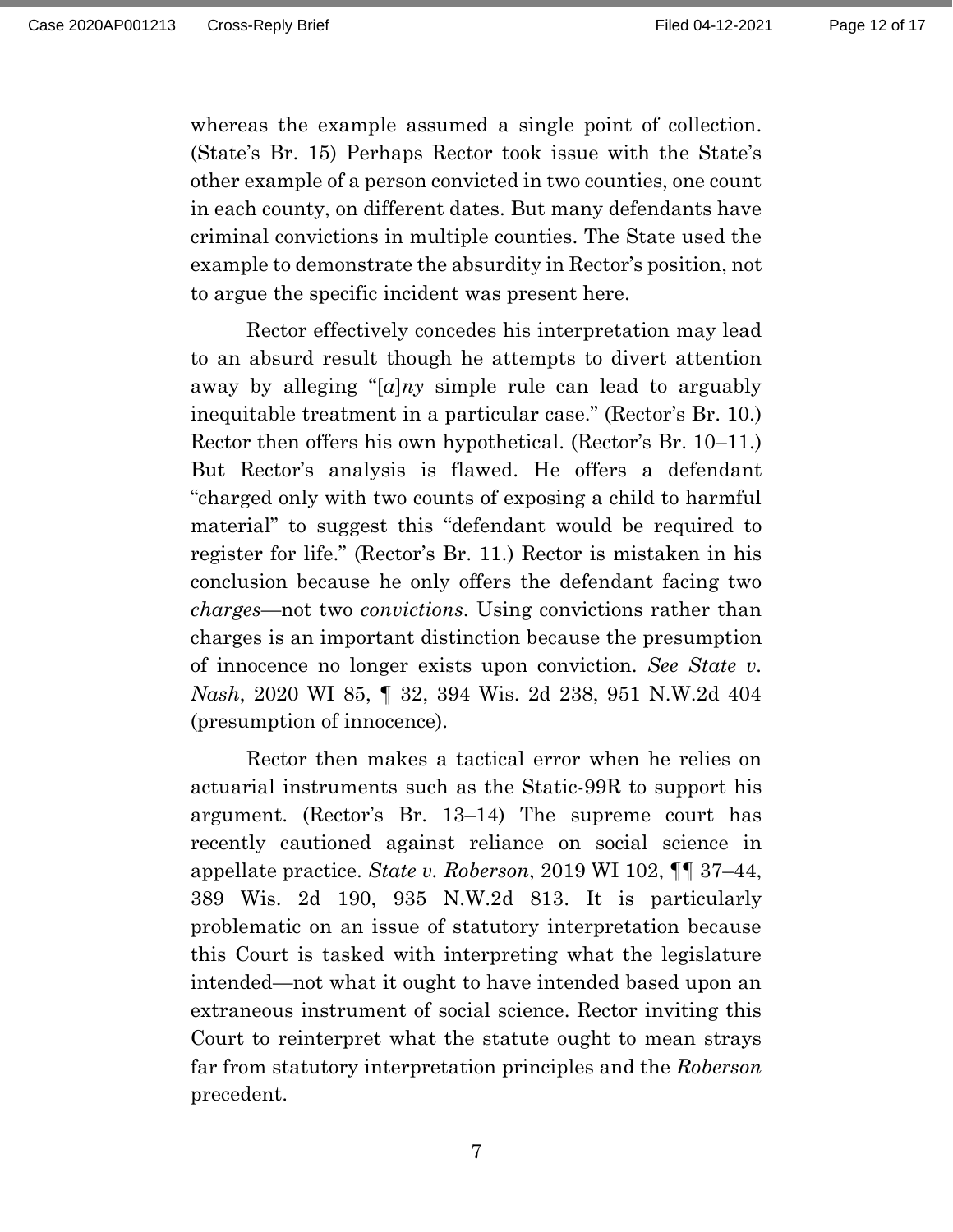This Court should of course avoid absurd results in its interpretation of the sex offender reporting statute. *State ex rel. Kalal*, 271 Wis. 2d 633, ¶ 46. But it isn't absurd to distinguish a twice convicted sex offender from a defendant convicted of a single crime. The presumption of innocence no longer applying at conviction reasonably distinguishes the former from the latter.

### **4. This Court should abide by statutory interpretation doctrine.**

This Court should abide by two additional relevant doctrinal principles. First, the State explained that the Court should apply the principle that the same words used multiple times should have the same meaning. (State's Br. 14 (citing *State v. Matasek*, 2014 WI 27, 353 Wis. 2d 601, 846 N.W.2d 811).) Second, the State explained an attorney general opinion interpreting a statute is accorded persuasive value. (State Br. 15 (citing *Schill v. Wisconsin Rapids Sch. Dist.*, 2010 WI 86, 327 Wis. 2d 572, 786 N.W.2d 177).)

Rector misrepresents the State's position as to the first principle. He falsely alleges that the State "doesn't acknowledge . . . that there's no such presumption concerning *different* statutes." (Rector's Br. 17.) The State had acknowledged that "it is true the habitual criminality statute using the phrase 'separate occasions' is in a different chapter than the sex offender reporting statute." (State's Br. 14.) The State hadn't argued the doctrinal principle was binding; rather, the State argued this Court should follow the *Matasek* principle given the similar aim of each statute to identify repeat offenders. (State's Br. 14.)

Rector minimizes the persuasive value of the attorney general opinion in responding to the second principle. (Rector's Br. 18–19.) Notably, Rector doesn't argue the relevant attorney general opinion is unpersuasive; rather, he essentially argues the State's brief subsumed the opinion.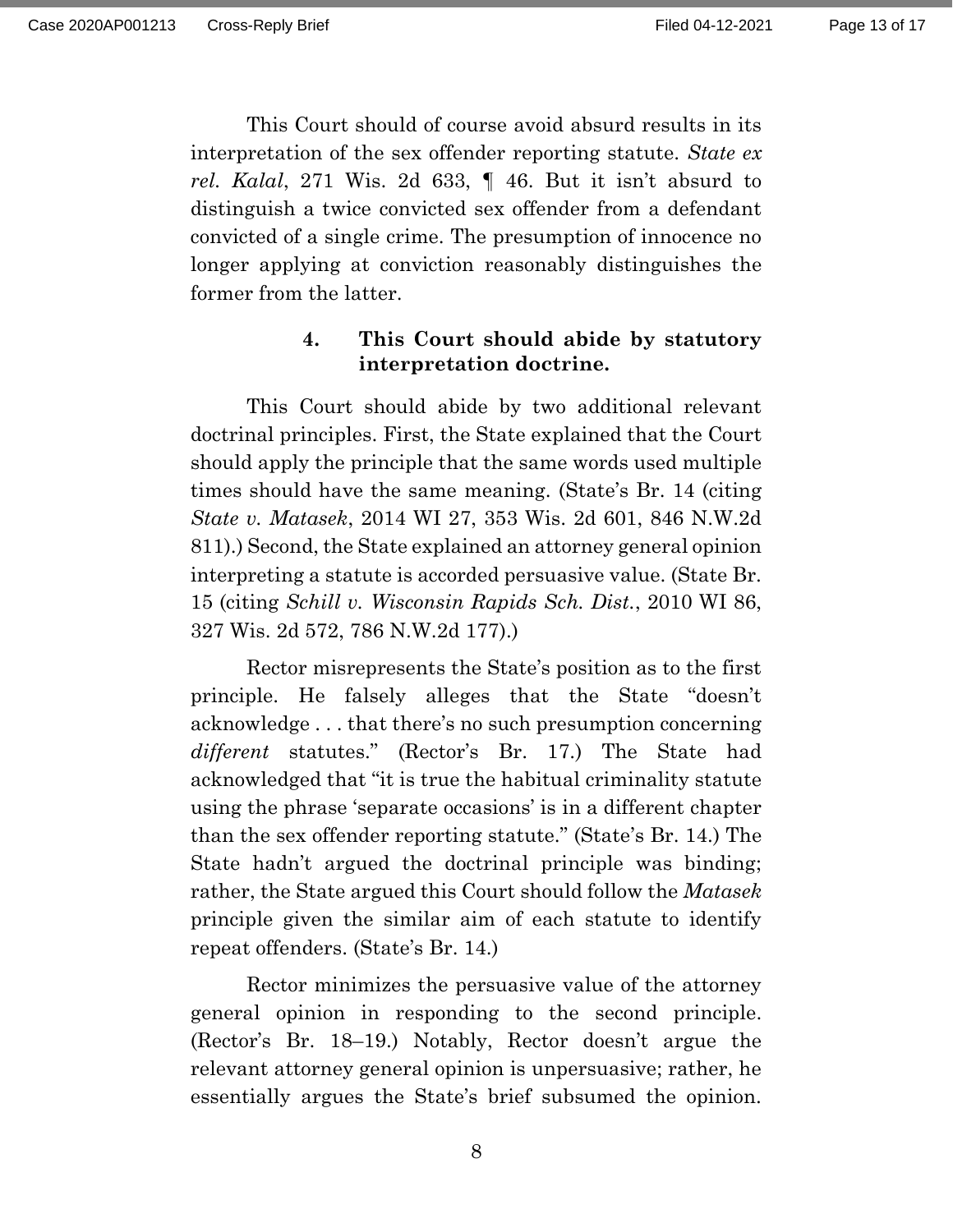Rector offers no legal authority for his subsumption argument. This Court shouldn't embrace Rector's claim because "[a]rguments unsupported by references to legal authority will not be considered." *State v. Pettit*, 171 Wis. 2d 627, 646, 492 N.W.2d 633 (Ct. App. 1992).

This Court should abide by statutory interpretation doctrine. Though not binding, it should apply the *Matasek* principle here. And it should accord persuasive value to the attorney general opinion. *Schill*, 327 Wis. 2d 572, ¶ 126.

# **B. This Court should interpret "2 or more separate occasions" to mean two or more convictions for a qualifying sex offense with each conviction a separate occasion.**

The State, operating within the executive branch here, respects that "[i]t is, of course, a solemn obligation of the judiciary to faithfully give effect to the laws enacted by the legislature, and to do so requires a determination of statutory meaning." *State ex rel. Kalal*, 271 Wis. 2d 633, ¶ 44. The State doesn't argue what the phrase ought to mean, just as it doesn't argue what it wants the phrase to mean. The State explained how fidelity to the judiciary's statutory interpretation precedent and the legislature's intent and policy results in interpreting "2 or more separate occasions" to mean two or more convictions for a qualifying sex offense regardless whether the convictions arise out of the same or different proceedings. (State's Br. 7–16.)

Rector's alternative approach requires this Court to jettison relevant and important conclusions from precedent. His argument as to statutory surplusage, (Rector's Br. 6–7), betrays the supreme court's surplusage analysis in *Hopkins*, 168 Wis. 2d at 813–14. Rector briefly claims that his interpretation aligns with *Wittrock* and *Hopkins*. (Rector's Br. 14–15.) But Rector's short embrace of *Wittrock* and *Hopkins* undermines his infidelity to this precedent exhibited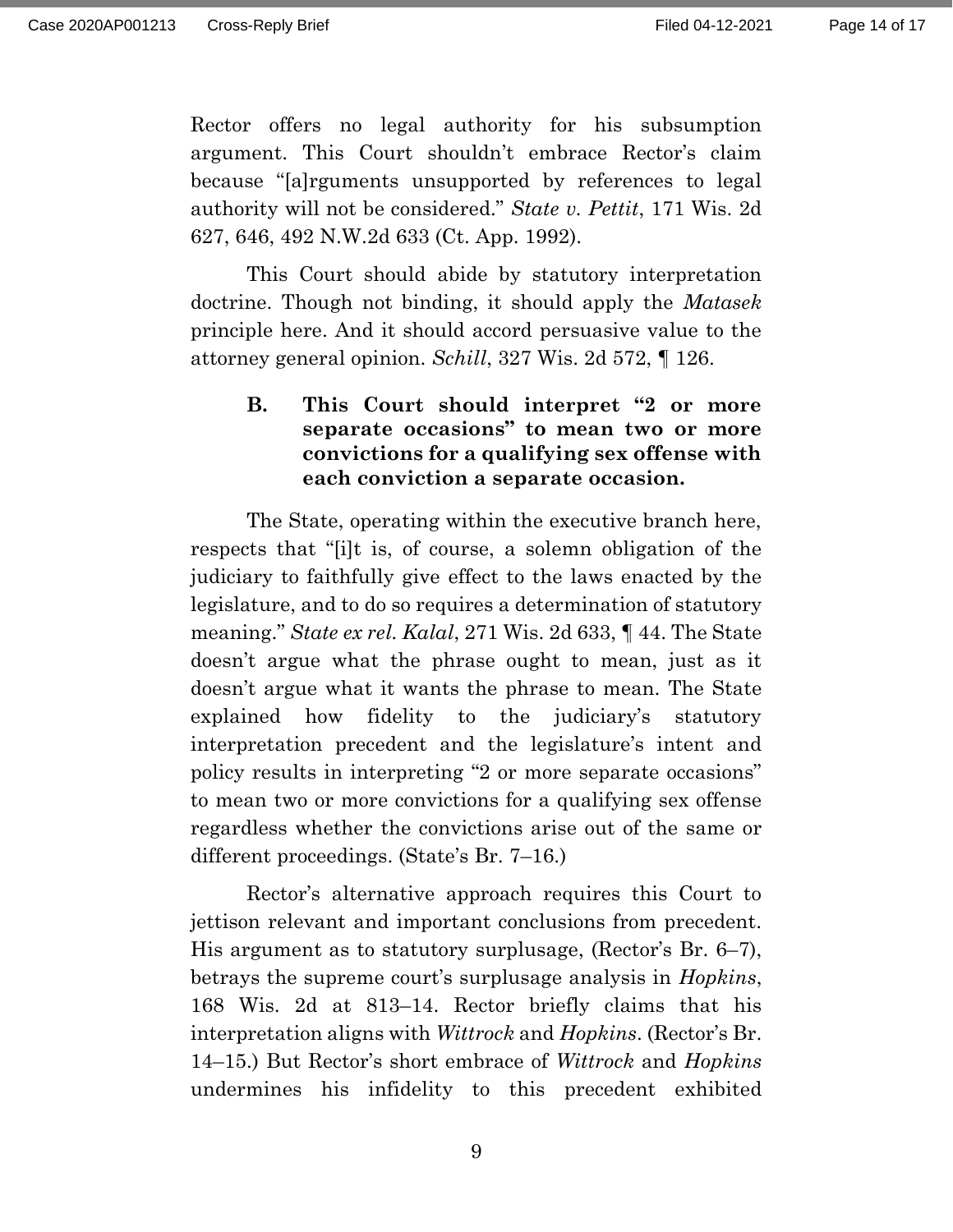elsewhere in his brief. He concedes earlier that his "argument is clearly in tension with some of the discussion in *Wittrock* and *Hopkins*." (Rector's Br. 7.) That is a modest understatement. Rector completely ignores relevant and important conclusions from *Wittrock* and *Hopkins*.

This Court should interpret "2 or more separate occasions" to mean two or more convictions for a qualifying sex offense with each conviction a separate occasion. The *Hopkins* court explained: "The 'occasion' referred to in the statute is the occasion of conviction for each of the . . . crimes" such that "all that is required by the statute is that a defendant be convicted." *Hopkins,* 168 Wis. 2d at 805. The sex offender reporting statute has the same statutory structure as the habituality criminality statute interpreted in *Wittrock*  and *Hopkins*. The occasion referred to in the sex offender reporting statute also is the occasion of having been convicted: "The person has, on 2 or more separate occasions, been convicted  $\ldots$  for a sex offense." Wis. Stat. § 301.45(5)(b). This interpretation remains faithful to judicial precedent and legislative intent.

# **C. This Court should conclude the circuit court erred when it imposed only 15 years of reporting and declined to amend the judgment to require lifetime reporting.**

The State explained in its brief the circuit court's error in imposing only 15 years of reporting. (State's Br. 16–18.) Rector never argues the circuit court's analysis was correct; he only makes a single conclusory statement that "the circuit court correctly construed the provision . . . that he register for 15 years." (Rector's Br. 19.) By failing to respond to the State's argument, Rector concedes the error in the circuit court's order. *See State v. Chu*, 2002 WI App 98, ¶ 41, 253 Wis. 2d 666, 643 N.W.2d 878 ("Unrefuted arguments are deemed admitted."); *see also Pettit*, 171 Wis. 2d at 646–47 (conclusory statement not a developed argument). As a case subject to de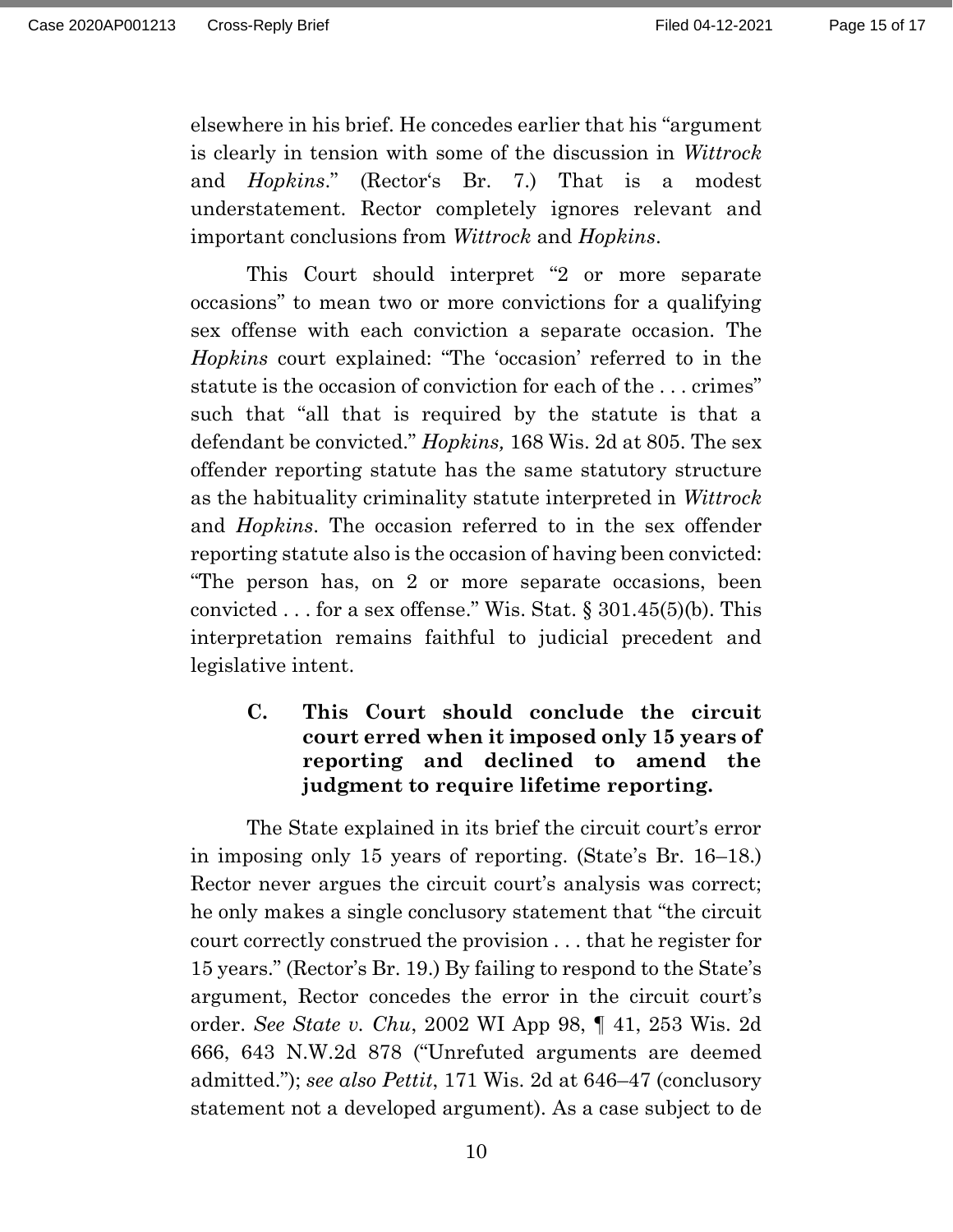novo review, Rector isn't required to defend the circuit court's reasoning or analysis. But Rector's silence is notable.

#### **CONCLUSION**

This Court should reverse the circuit court's postconviction order that denied lifetime sex offender reporting and remand with instruction to amend the judgment to lifetime reporting.

Dated this 12th day of April 2021.

Respectfully submitted,

JOSHUA L. KAUL Attorney General of Wisconsin

Electronically signed by:

s/ Winn S. Collins WINN S. COLLINS Assistant Attorney General State Bar #1037828

Attorneys for Plaintiff-Respondent-Cross-Appellant

Wisconsin Department of Justice Post Office Box 7857 Madison, Wisconsin 53707-7857 (608) 264-6203 (608) 294-2907 (Fax) collinsws@doj.state.wi.us